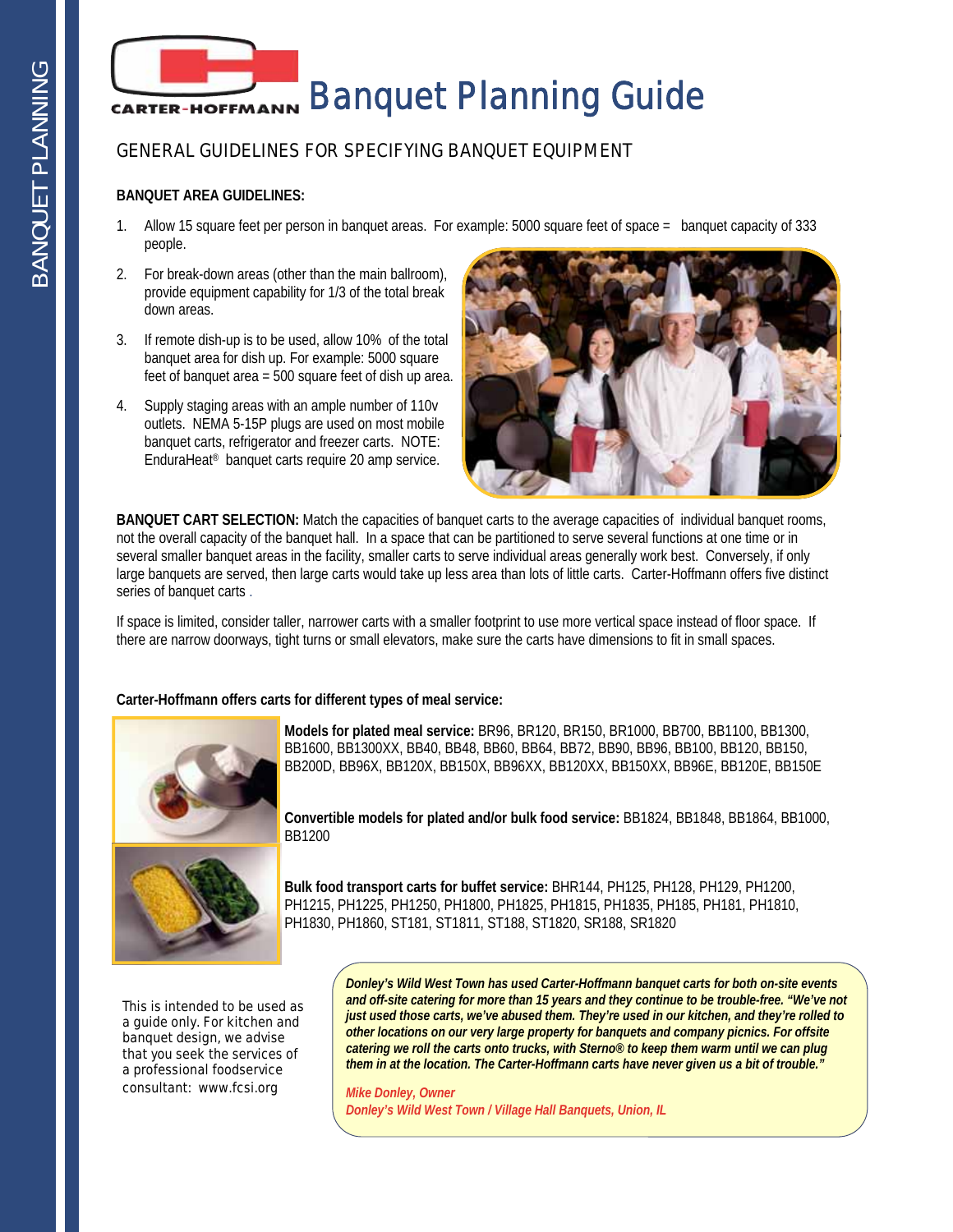# Banquet Planning Guide



**MOBILE REFRIGERATORS & FREEZERS:** For holding and transport of salads and desserts. We recommend the use of one single-door refrigerator for every 75-100 guests or a two-door refrigerator for 100-150 guests, and one single-door freezer for every 280 guests. We offer refrigerators and freezers in two styles; one for sheet pans and the other for 12"x20", 18"x26" and Gastronorm pans.

**QUEEN MARYS:** Mobile utility/clean up cart used for set up and tear down of banquets, transport and storage of dishes, silverware, liquor, receiving of incoming food deliveries, etc. Allot one Queen Mary for every 150 persons. Carter-Hoffmann offers both stainless steel and aluminum Queen Marys.





#### **CLEAN DISH TRANSPORTER:** Mobile utility, clean up and

storage cart used in a similar fashion as Queen Marys. However, these carts are enclosed and lockable for secure storage of valuable service items. Allot one transporter for every 150 persons.

**MOBILE ENCLOSED ROTARY DISH CARTS:** For clean dish

storage under counters, use Carter-Hoffmann mobile enclosed rotary dish carts. Plates are stacked in four sections on a Lazy-Susan rotating platform. The carts heat plates for a more pleasing presentation. Two models for plates and one for soup bowls. Allot one dish cart for every 250 persons. Allot one bowl cart for every 160 persons.





**UTILITY CABINETS & RACKS:** For utility storage and transport of pans, these allwelded racks and cabinets in a variety of sizes and types—choose according to your operational needs. Carter-Hoffmann offers end-loading and side-loading bun pan racks, racks with universal slides for bun pans or steam table pans, oval tray racks, extruded side panel racks and enclosed aluminum cabinets. Use one oval tray storage rack for each banquet staging area.



This is intended to be used as a guide only. For kitchen and banquet design, we advise that you seek the services of a professional foodservice consultant: www.fcsi.org

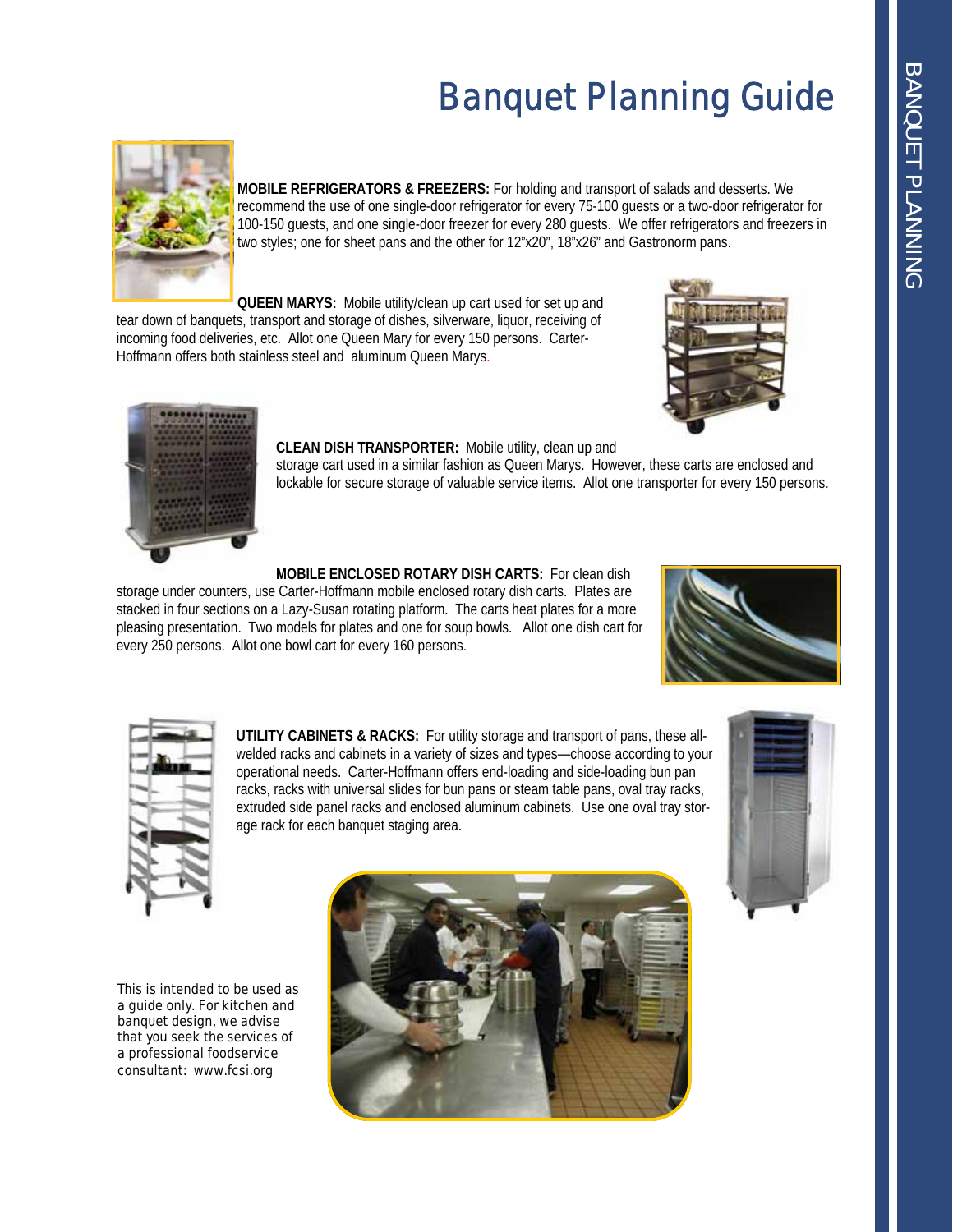### Banquet Carts—Which One to Choose?

Carter-Hoffmann offers FOUR DISTINCT STYLES OF BANQUET CARTS in a variety of capacities. Your choice depends on your operational requirements.

## **EnduraHeat®**



#### **OUR MOST INNOVATIVE BANQUET CART! CHARGEABLE HEATING SYSTEM FOR TRANSPORT TO REMOTE LOCATIONS WITHOUT CANNED FUEL**

**ENDURAHEAT® CARTERS:** Unplug your banquet service without the expense, hassle and risk of open flame in your carts. EnduraHeat® banquet carts keep food at serving temperature for two hours.

- Save money by eliminating canned fuel
- With no open flames, you can reduce fire and burn hazard
- Just the right amount of heat to maintain food temperatures properly… no more scorched food and plates
- Lighting and monitoring fuel cans are a thing of the past, saving money on labor
- Eliminate canned fuel fumes and preserve flavor

*"They are durable, they hold heat extremely well during a plate-up, and they are a solid investment in our service."* 

*Chef Jeff Fredrickson Tradewinds Resort & Conference Center St. Petersburg Beach, FL* 

## **EquaHeat**

### **TRANSPORT TO REMOTE LOCATIONS WITH CANNED FUEL OR USE ELECTRIC HEAT WHERE OUTLETS ARE READILY ACCESSIBLE**

**EQUAHEAT CARTERS:** If you prefer canned fuel, Carter-Hoffmann EquaHeat banquet carts are specifically designed for use with canned fuel. Precision engineered heat baffles allow equal performance, whether you use canned or electric heat. Equal heat throughout the cabinet assures that there are no hot and cold spots and no loss of capacity on the bottom shelf.



### **Classic Carters**



### **STANDARD ALL-AROUND CARTS**

**CLASSIC CARTERS:** Best in banquet operations where electric is readily available. These cabinets feature a superior heating system that offers fast heat-up and recovery and is easily removed for cleaning and service. Keep an extra heater or two on the shelf, and your carts will always be ready to go. We do not recommend the use of canned fuel in these carts. There are other carts that are better suited for use with canned fuel.